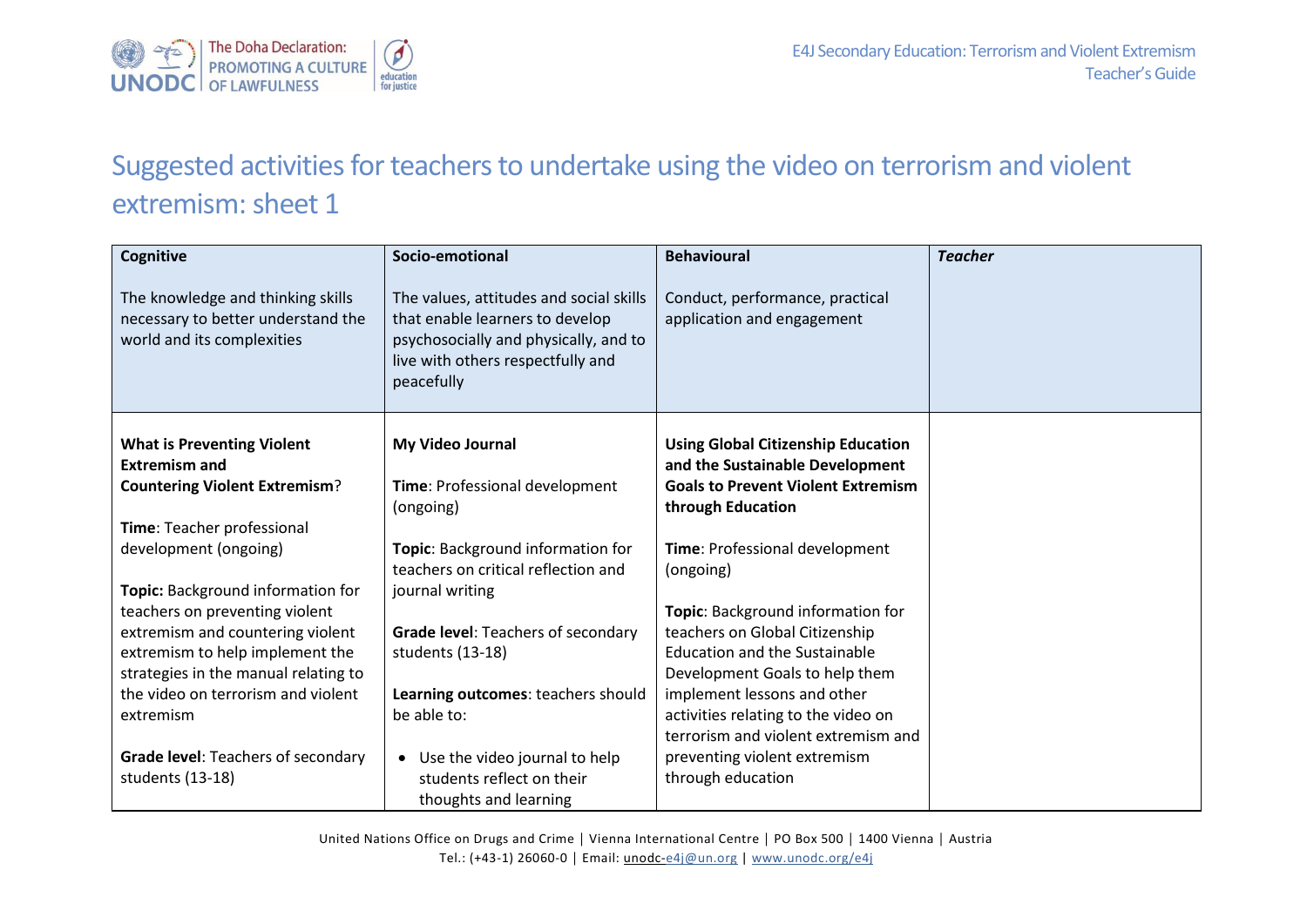

| Learning outcomes: educators<br>should be able to:                                                                                                                                                                              | • Use the video journal to<br>enhance viewing and<br>understanding of the video                                                                                                                      | Grade level: Teachers of secondary<br>students (13-18)                                                                                                                    |  |
|---------------------------------------------------------------------------------------------------------------------------------------------------------------------------------------------------------------------------------|------------------------------------------------------------------------------------------------------------------------------------------------------------------------------------------------------|---------------------------------------------------------------------------------------------------------------------------------------------------------------------------|--|
| Describe outcomes associated<br>with preventing violent<br>extremism, countering violent                                                                                                                                        | <b>Materials:</b>                                                                                                                                                                                    | Learning outcomes: teachers should<br>be able to:                                                                                                                         |  |
| extremism and Global<br><b>Citizenship Education</b>                                                                                                                                                                            | The video on terrorism and<br>violent extremism                                                                                                                                                      | Recognize the role of education<br>in helping children and young                                                                                                          |  |
| <b>Materials:</b><br>Selected publications and                                                                                                                                                                                  | The discussion guide on the<br>video<br>The My Video Journal handout<br>$\bullet$                                                                                                                    | people to respect diversity and<br>living peacefully in a rapidly<br>changing highly technological<br>world                                                               |  |
| resources on Global Citizenship<br><b>Education and the Prevention of</b><br><b>Violent Extremism through</b><br><b>Education</b><br><b>Global Citizenship Education:</b><br>$\bullet$<br><b>Topics and Learning Objectives</b> | Description:<br>The purpose of the background<br>$\bullet$<br>information is to help teachers<br>introduce the My Video Journal<br>to students.                                                      | Use Global Citizenship Education<br>$\bullet$<br>and the Sustainable<br>Development Goals to<br>implement preventing violent<br>extremism through education<br>strategies |  |
| Description:<br>The materials can be used as<br>$\bullet$<br>background information to help<br>teachers gain a better<br>understanding of preventing<br>violent extremism and<br>countering violent extremism.                  | The My Video Journal can help<br>students document their<br>thoughts on the video on<br>terrorism and violent extremism,<br>and record their reactions,<br>feelings, and any questions they<br>have. | <b>Materials:</b><br>• The video on terrorism and<br>violent extremism<br><b>Global Citizenship Education: A</b><br>$\bullet$<br><b>Guide for Trainers</b>                |  |
| The materials can also help<br>$\bullet$<br>teachers implement activities<br>and lesson featuring and relating                                                                                                                  | The notes made in the My Video<br>$\bullet$<br>Journal can be used as prompts<br>for further discussion of the<br>topic, in which students, with                                                     | Description:<br>The purpose of this background<br>$\bullet$<br>information is to help teachers                                                                            |  |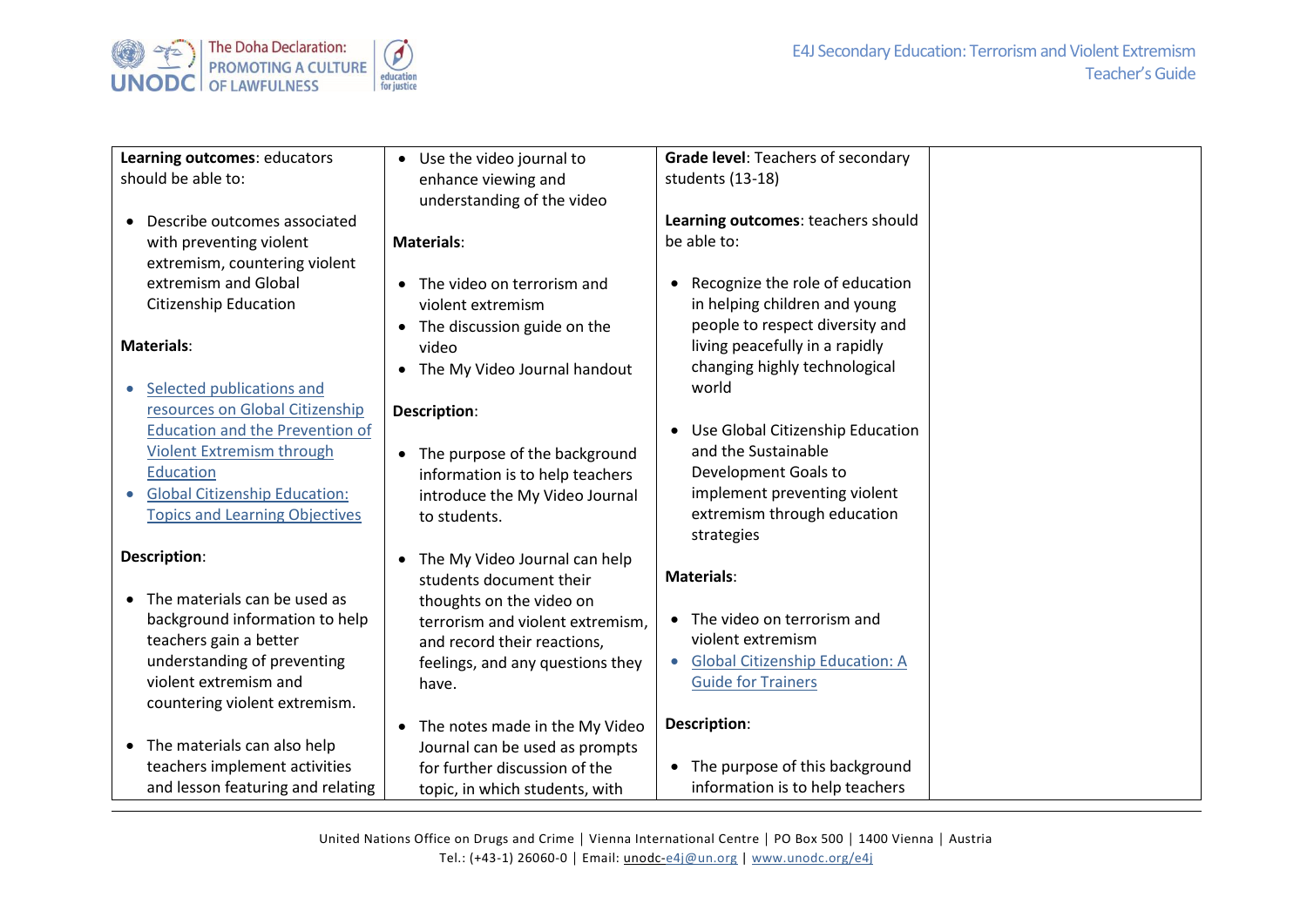



to the video on terrorism and violent extremism.

- While there is no universally agreed definition of preventing violent extremism and countering violent extremism, there is common emphasis on using non-coercive means, such as education, to help individuals and groups manage conflict, solve problems, respect diversity and promote peace and nonviolence.
- Global Citizenship Education resources are included as a means of pedagogical guidance to accomplish the aims and goals of preventing violent extremism and countering violent extremism.
- *Global Citizenship Education: Topics and Learning* O*bjectives* provides guidance on the knowledge, skills, values and attitudes that enable students to contribute to a more inclusive, just and peaceful world.

guidance, can demonstrate their understanding of major concepts and the ethical dilemmas inherent in the video.

• The My Video Journal can also be used for sketching and drawing.

## **Educator resources**:

The following United Nations Educational, Scientific and Cultural Organization (UNESCO) resources provide guidance on preventing violent extremism through education.

• A Teacher'[s guide on the](http://unesdoc.unesco.org/images/0024/002446/244676e.pdf)  [prevention of violent extremism](http://unesdoc.unesco.org/images/0024/002446/244676e.pdf)

• [Preventing violent extremism](http://unesdoc.unesco.org/images/0024/002477/247764e.pdf)  [through education, a guide for](http://unesdoc.unesco.org/images/0024/002477/247764e.pdf)  [policy-makers](http://unesdoc.unesco.org/images/0024/002477/247764e.pdf)

- create a safe and inclusive classroom environment to support the implementation of lessons and other activities relating to the video on terrorism and violent extremism, and preventing violent extremism through education strategies.
- The suggested professional development training material is the *Global Citizenship Education: A Guide for Trainers,* which was developed by the Asia-Pacific Centre of Education for International Understanding (APCEIU) under the auspices of UNESCO.
- The APCEIU guidebook can be used for professional development workshops for teachers. It is comprised of resources, activities and guidelines to help teachers implement Global Citizenship Education and the Sustainable Development Goals in order to achieve the aims of preventing violent extremism through